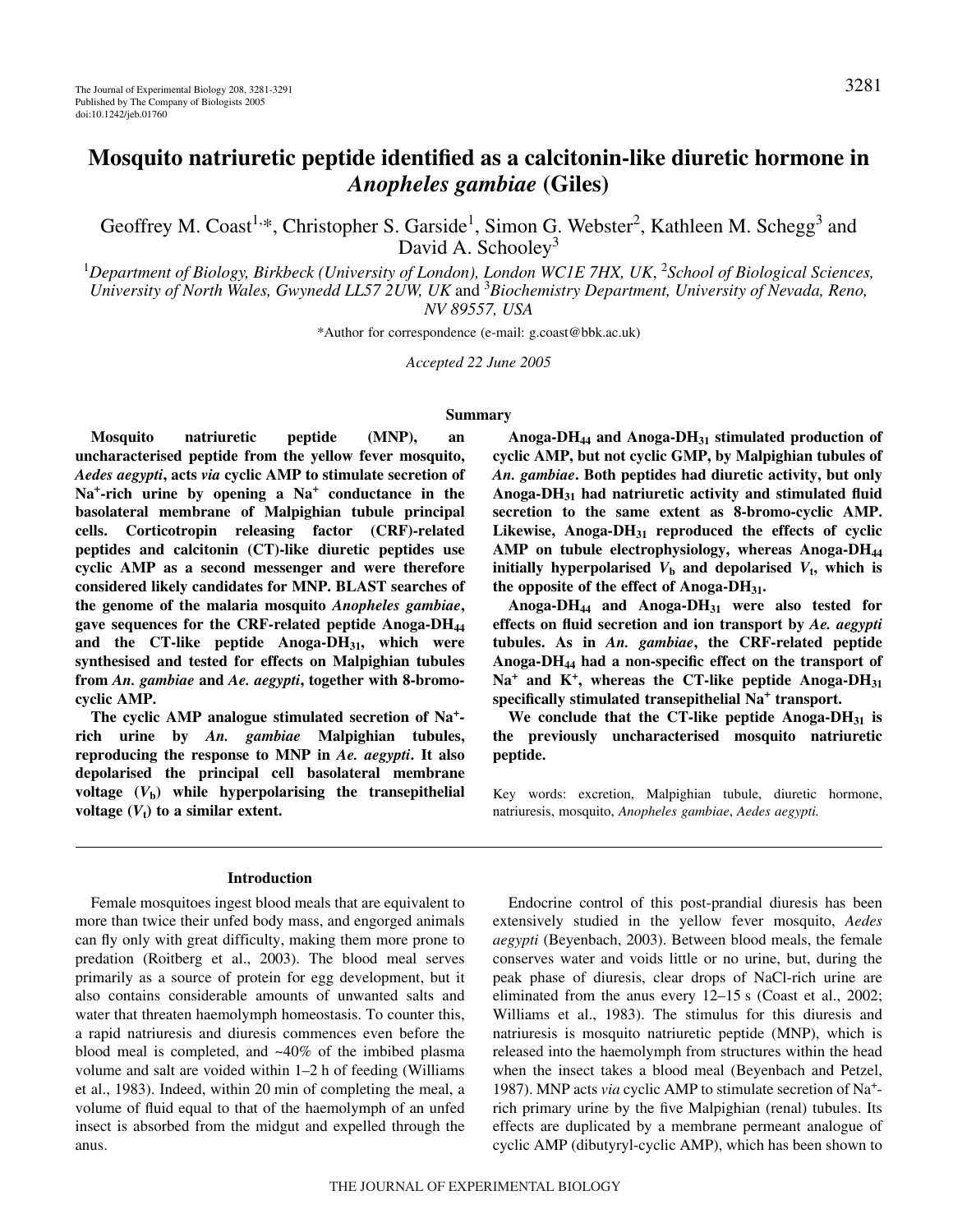depolarise the basolateral membrane voltage  $(V<sub>b</sub>)$  of Malpighian tubule principal cells and to hyperpolarise the transepithelial voltage  $(V_t)$  by a similar amount (Beyenbach, 2003; Sawyer and Beyenbach, 1985). These changes are accompanied by reductions in transepithelial resistance and in the fractional resistance of the basolateral membrane and have been attributed to an increase in the Na<sup>+</sup> conductance of the basolateral membrane (Beyenbach, 2003). In addition, dibutyryl-cyclic AMP activates a bumetanide-sensitive Na<sup>+</sup>/K<sup>+</sup>/2Cl<sup>–</sup> cotransporter (Hegarty et al., 1991). The actions of cyclic AMP make more Na<sup>+</sup> available for transport into the tubule lumen *via* cation/proton antiports in the principal cell apical membrane. This additional  $Na<sup>+</sup>$  (along with Cl<sup>-</sup> as a counterion) is accompanied by an osmotically equivalent volume of water, and tubule secretion is elevated >7-fold while the Na<sup>+</sup>:K<sup>+</sup> concentration ([Na<sup>+</sup>]:[K<sup>+</sup>]) ratio of the secreted urine increases from unity to approximately 10 (Beyenbach, 2003).

MNP is thought to belong to the corticotropin releasing factor (CRF)-related family of insect diuretic hormones, which use cyclic AMP as their second messenger (Beyenbach, 2003). In support of this, a CRF-related diuretic hormone (Culsa-DH) from the salt-water mosquito *Culex salinarius* stimulates cyclic AMP production by *Ae. aegypti* Malpighian tubules (Cady and Hagedorn, 1999b) and has diuretic and natriuretic activity (Clark et al., 1998b), although the latter effects are small in comparison with those of MNP and exogenous cyclic AMP. Additionally, Culsa-DH causes a biphasic change in the transepithelial voltage of isolated perfused Malpighian tubules (Clark et al., 1998a), which resembles the response to MNP, and stimulates urine production *in vivo* (Cady and Hagedorn, 1999a).

Among the regulatory peptide genes identified in the genome of the malaria mosquito *Anopheles gambiae* (Holt et al., 2002; Riehle et al., 2002) are those encoding orthologues of peptides known to have diuretic activity, namely CRFrelated DH, myokinins, calcitonin (CT)-like DH,  $CAP<sub>2b</sub>$  (capa) and tachykinins (Schooley et al., 2005). Of particular interest for the identification of MNP are the CRF-related and CT-like peptides (Anoga-DH<sub>44</sub> and Anoga-DH<sub>31</sub>, respectively) since their *Drosophila melanogaster* homologues act *via* cyclic AMP in stimulating Malpighian tubule secretion (Cabrero et al., 2002; Coast et al., 2001). Here, we describe the effects of synthetic Anoga-DH<sub>44</sub> and Anoga-DH<sub>31</sub> on fluid and electrolyte ( $Na^+$  and  $K^+$ ) transport by Malpighian tubules of female *An. gambiae* and *Ae. aegypti*. We show that the CTlike diuretic hormone is the mosquito natriuretic factor described by Petzel et al. (1985), later designated MNP (Beyenbach and Petzel, 1987).

# **Materials and methods**

# *Mosquitoes*

Newly emerged females of the G3 strain of *An. gambiae* (Giles) were obtained from the London School of Hygiene and Tropical Medicine (LSHTM). This strain originated from

McCarthy Island in Gambia (West Africa) and was colonised at LSHTM in 1975. Mosquitoes were reared according to methods developed at the LSHTM. The LSHTM also supplied newly emerged females of their AeAe strain of *Aedes aegypti* (L.). Adult mosquitoes were held at  $27^{\circ}$ C under a 16 h:8 h light:dark regime and fed a 2.5% solution of glucose.

# *Fluid secretion assay*

Malpighian tubules were removed from adult females at 3–10 days post-emergence. Insects were anaesthetised by chilling at 4°C and decapitated prior to removing the Malpighian tubules under *Aedes* saline with the following composition (in mmol  $l^{-1}$ ): NaCl, 150; NaHCO<sub>3</sub>, 1.8; KCl, 3.4; CaCl2, 1.7; MgSO4, 4.1; glucose, 5; Hepes (*N*-2 hydroxyethylpiperazine-*N*′2-ethanesulphonic acid), 25; pH adjusted to 7.1 with  $1 \text{ mol } l^{-1}$  NaOH (Clark et al., 1998b). Tubule secretion assays were performed as described by Clark et al. (1998b) but using 10 μl drops of bathing fluid. A number of different salines were tested for their ability to support fluid secretion (results not shown), and the bathing fluid selected for *An. gambiae* Malpighian tubules was one that comprised a 1:1 mixture of K+-free *Drosophila* saline (O'Donnell et al., 1996) and Schneider's insect medium (Gibco™; Invitrogen Ltd, Paisley, UK). The *Drosophila* saline had the following composition (in mmol  $l^{-1}$ ): NaCl, 117.5; NaHCO<sub>3</sub>, 10.2; NaH<sub>2</sub>PO<sub>4</sub>, 4.3; CaCl<sub>2</sub>, 2.0; MgCl<sub>2</sub>, 8.5; Hepes, 8.6, glucose, 20.0; pH adjusted to 7.0 with NaOH. Test substances were dissolved in the bathing fluid at twice their desired final concentration, and  $5 \mu l$  were added to the incubation medium, having first removed a 5 μl sample. Similar procedures were used for *Ae. aegypti* Malpighian tubules, but the bathing medium comprised a 1:1 mixture of *Aedes* saline and Schneider's insect medium.

# *Urine analysis*

Electrolyte concentrations ( $Na<sup>+</sup>$  and  $K<sup>+</sup>$ ) in urine droplets held beneath water-saturated paraffin oil were measured using ion-selective microelectrodes (Coast et al., 2001; Ianowski and O'Donnell, 2004). Potassium electrodes were based on potassium ionophore I, cocktail A (Fluka, Buchs, Switzerland) and were backfilled with 500 mmol  $l^{-1}$  KCl. Sodium electrodes were based on sodium ionophore II, cocktail A (Fluka) and were backfilled with  $500 \text{ mmol } l^{-1}$  NaCl. For both measurements, the reference electrode was filled with 1 mol  $l^{-1}$ LiCl. Potassium electrodes (mean slope 56.1±0.4 mV; *N*=36) were calibrated in mixed solutions of 200 mmol  $l^{-1}$  KCl and NaCl, whereas  $Na<sup>+</sup>$  electrodes (mean slope  $54.0\pm0.3$  mV;  $N=26$ ) were calibrated in mixed solutions of 200 mmol  $1^{-1}$ NaCl and LiCl. Potassium is known to interfere with Na<sup>+</sup> measurements and this was corrected for as described by Ianowski and O'Donnell (2004).

# *Electrophysiological measurements*

Isolated Malpighian tubules were attached to poly-D-lysine coated cover slips before being transferred to a small  $(250 \,\mu\text{I})$ chamber that was perfused at 1 ml min<sup>-1</sup> with *Aedes* saline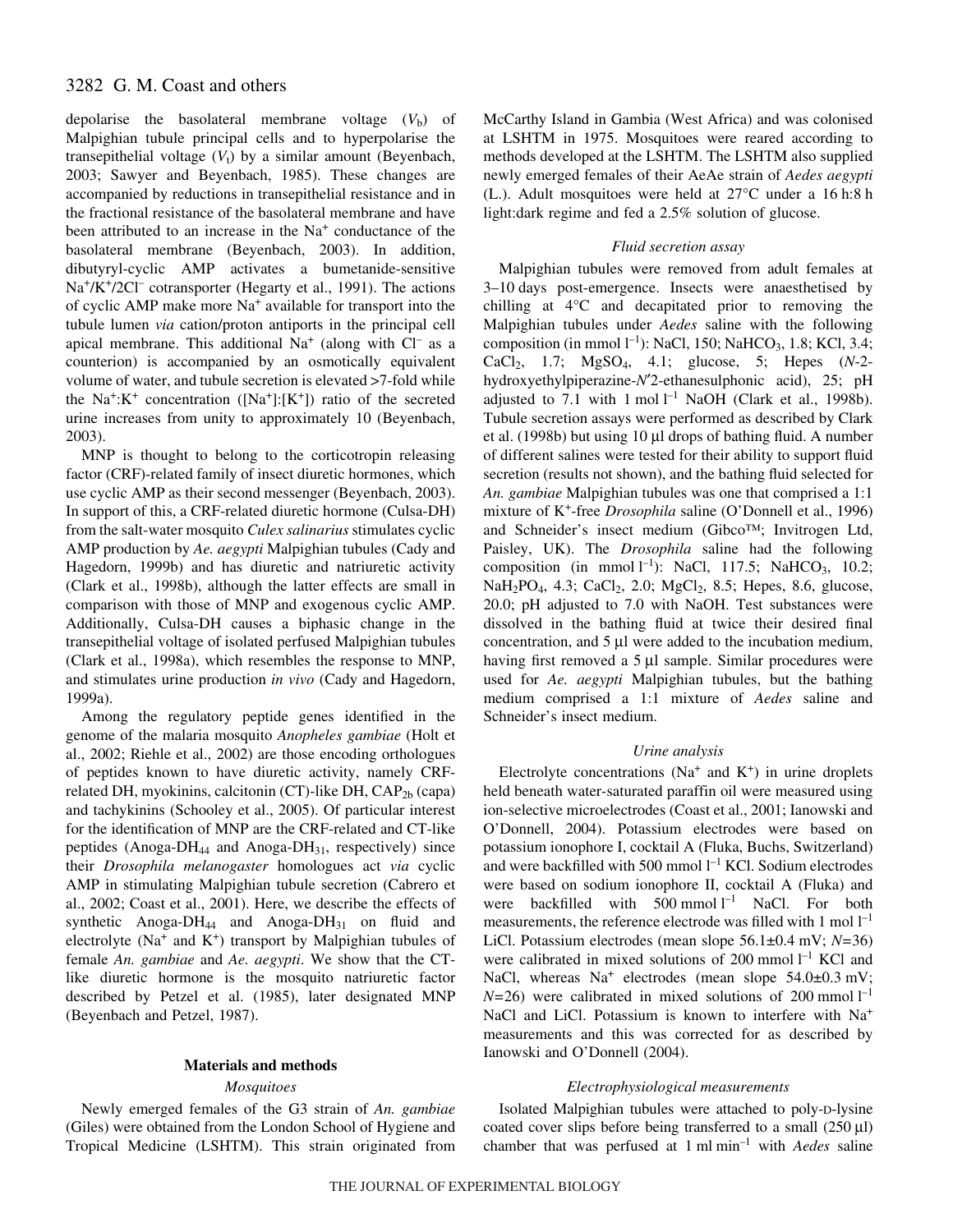containing the following amino acids (in mmol  $l^{-1}$ ): glycine, 1.7; L-proline, 7.0; L-glutamine, 6.16; L-histidine, 0.95; L-leucine, 0.55; L-lysine, 4.5; L-valine, 1.3. Use of this amino-acid-replete saline, which contains amino acids at the same concentrations as those in the bathing fluid for the fluid secretion assay, resulted in more stable voltages and facilitated the placement of a microelectrode in the tubule lumen. Perfusion was stopped prior to the addition of test compounds and restarted to wash-off. Microelectrodes (120–140 M $\Omega$  resistance when filled with  $0.1 \text{ mol } l^{-1}$  KCl) were fabricated from 1 mm o.d. filament glass tubing (GC100F-75; Clark Electromedical Instruments, Pangbourne, UK) using a microprocessor-controlled vertical pipette puller (World Precision Instruments, Sarasota, FL, USA). They were backfilled with 0.1 mol  $l^{-1}$  KCl and connected to a high-impedance electrometer (M-707A; World Precision Instruments) *via* an Ag/AgCl half-cell (World Precision Instruments). An Ag/AgCl reference electrode was placed in a 3 mol<sup>1-1</sup> KCl reservoir connected to the perfusion chamber *via* a Ringer agar bridge. Basolateral membrane  $(V<sub>b</sub>)$  and transepithelial voltages  $(V_t)$  were measured close to the distal (closed) end of tubules, which were observed using an inverted phase contrast microscope (Nikon TMS, Tokyo, Japan). Large principal cells were selected for recording  $V<sub>b</sub>$ , and microelectrodes were advanced in steps of  $3-7 \mu m$  at an oblique angle using a piezoelectric drive (PM-10; World Precision Instruments) until a sudden jump in potential indicated that the basolateral membrane had been impaled. Recordings were deemed successful if the potential remained stable  $(\pm 2~\mathrm{mV})$  for  $>$ 30 s and returned to 0 $\pm$ 2 mV after withdrawal of the electrode. Similar criteria were adopted for recording  $V_t$  after the microelectrode had been advanced through the apical membrane into the tubule lumen. Results were recorded digitally using a data acquisition system (Datacan V; Sable Systems, Henderson, NV, USA).

# *Cyclic nucleotide assays*

Production of cyclic AMP and cyclic GMP by isolated Malpighian tubules was measured as described by Coast et al. (2001). Malpighian tubules were transferred to Eppendorf tubes (5 or 10 per tube) containing *Drosophila* saline. After incubating for 10 min at room temperature, saline containing  $5 \text{ mmol } 1^{-1}$ –1 3-isobutyl-1-methylxanthine (IBMX; final concentration 0.5 mmol  $l^{-1}$ ) was added to each tube. This was followed 10 min later by the addition of IBMX saline alone (controls) or IBMX saline containing either Anoga-DH $_{31}$  or Anoga-DH<sub>44</sub> (final concentration 1  $\mu$ mol l<sup>-1</sup>). The IBMX solution was freshly prepared from a  $250$  mmol  $l^{-1}$  stock solution in DMSO (final DMSO concentration 0.2%). The incubation was terminated after  $0-10$  min by quenching the tubes in liquid nitrogen. Samples were stored at –80°C until shipped on dry ice to the University of North Wales for the measurement of cyclic AMP and cyclic GMP by radioimmunoassay (RIA; Coast et al., 2001). The cyclic AMP assay was modified by the inclusion of  $10 \mu l$  crustacean saline (Webster, 1986) in the RIA, which improves the slope of the standard curve (S.G.W., unpublished observation).

# *Mosquito natriuretic peptide* 3283

### *Peptide synthesis*

The *An. gambiae* CT-like diuretic hormone was located using the Ensembl genome browser with Drome- $DH_{31}$  (Coast et al., 2001) as a query. The 31-residue peptide Anoga-DH<sub>31</sub> has the predicted sequence TVDFGLSRGYSGAQEAKHR-MAMAVANFAGGP-NH<sub>2</sub> (84% identical to Drome-DH<sub>31</sub>) and is encoded on a 95 amino acid precursor peptide with accession number XM\_321755. The *An. gambiae* CRF-related diuretic hormone, a 44-residue peptide with the predicted sequence TKPSLSIVNPLDVLRQRIILEIARRQMRENTR-QVELNKALLREI-NH<sub>2</sub> (82% identical with Drome-DH<sub>44</sub>) was also found with Ensembl using Drome- $DH_{44}$  (Cabrero et al., 2002) as a query. There is an intron in the encoding region for Anoga-DH<sub>44</sub>, located between Glu<sup>33</sup> and Val<sup>34</sup>; the gene encoding it is incomplete on both ends, probably due to sequencing errors. Both peptides were synthesized using *N*α-9-fluorenylmethoxycarbonyl (FMOC) chemistry with an Applied Biosystems 431A synthesiser (Foster City, CA, USA). For each synthesis, Rink MBHA amide resin (Novabiochem, San Diego, CA, USA) was used on a 0.1 mmol scale. We activated FMOC-amino acids with 1hydroxybenzotriazole in 1-methyl-2-pyrrolidinone in the presence of dicyclohexylcarbodiimide for amino acid activation, with a 10-fold molar excess of acylating species. Six 22 min coupling cycles were employed (King, 1996; http://www.abrf.org/ABRFNews/1966/December1996/Long\_ PepSyn.html); no double couplings were performed. Protecting groups were Arg-[2,2,4,6,7-pentamethylbenzo- (2,3-dihydro)-furansulphonyl], Asn(Trityl), Asp(OtBu), Gln(Trityl), Glu(OtBu), His(Trityl), Lys(Boc), Ser(OtBu), Thr(OtBu) and Tyr(OtBu). The dry resin–peptide was cleaved using Reagent K (King et al., 1990). Crude peptides were precipitated and then washed with methyl-*t*-butyl ether. The dried crude peptides were purified to homogeneity with a ThermoSeparations P4000 liquid chromatograph (San Jose, CA, USA). Crude peptide was first purified by cation exchange on a Polysulfoethyl A column  $(25\times2.1 \text{ cm}; \text{Poly})$ LC, Columbia, MD, USA) eluted at  $10 \text{ ml min}^{-1}$  using 20 mmol  $l^{-1}$  sodium acetate, pH 4.5, and a gradient from 0 to 1 mol  $l^{-1}$  NaCl. This removed Arg deletion peptides, which are difficult to separate by reversed phase. Purified fractions were re-purified with a YMC  $25 \times 2.0$  cm  $C_8$  column (Waters Co., Milford, MA, USA) eluted at  $10 \text{ ml min}^{-1}$  with an ethanol–water–0.1% trifluoroacetic acid gradient.

#### *Chemicals*

Muscakinin (Musdo-K) was a generous gift from Dr R. J. Nachman (USDA, College Station, TX, USA). Unless otherwise stated, all other chemicals were obtained from Sigma-Aldrich.

#### *Statistics*

Tests for significance were performed using GraphPad Instat v.3.06 (GraphPad Software, San Diego, CA, USA), with *P*<0.05 being accepted as significant. Dose–response curves with variable slope were fitted using Prism™ v.4.02 (GraphPad Software).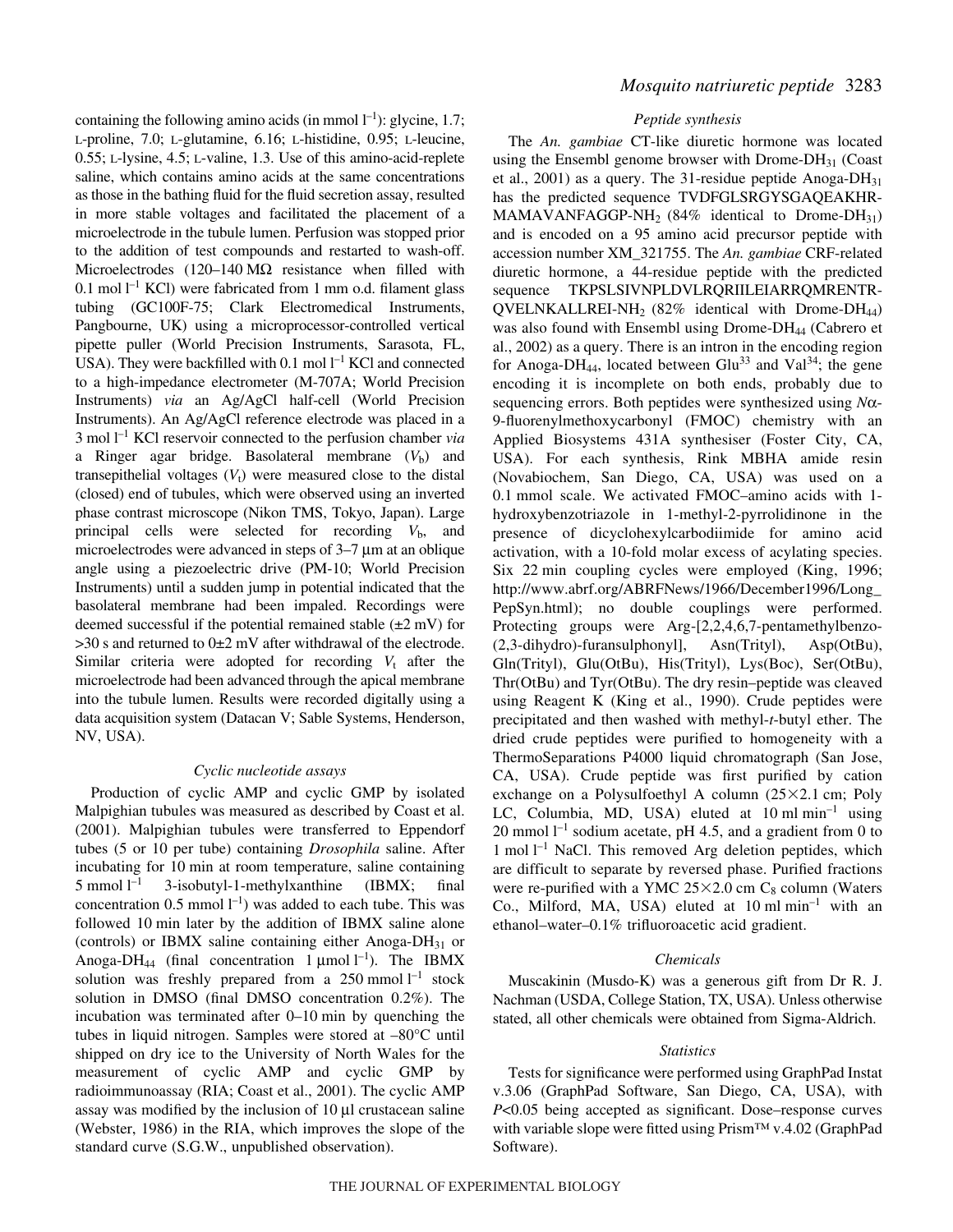

Fig. 1. Exogenous 8-bromo-cyclic AMP stimulates secretion of Na<sup>+</sup>-rich urine by *An. gambiae* Malpighian tubules. Fluid secretion and urine Na<sup>+</sup> and K<sup>+</sup> concentrations were initially measured over a 30 min control period and then at 10–15 min intervals after the addition of 1 mmol  $l^{-1}$ 8-bromo-cyclic AMP. Data points show the means  $\pm$  s.e.m. for five tubules. (A) Fluid secretion (solid line) and the tubule fluid [Na<sup>+</sup>]:[K<sup>+</sup>] ratio (broken line) increase after the addition of 8-bromo-cyclic AMP. (B) This reflects the selective stimulation of transepithelial Na+ transport (solid line) compared with K+ transport (broken line). Arrows show the time of addition of 8-bromo-cyclic AMP.

#### **Results**

### *Effect of exogenous cyclic AMP*

Prior to examining the effects of Anoga-DH<sub>31</sub> and Anoga-DH44 on *An. gambiae* Malpighian tubules, we determined whether exogenous cyclic AMP had effects similar to those reported in *Ae. aegypti*. Fluid secretion and tubule fluid Na<sup>+</sup> and  $K^+$  concentrations were measured over 30 min under control (unstimulated) conditions and then at  $10-15$  min intervals in the presence of a membrane permeant cyclic AMP analogue (8-bromo-cyclic AMP; 1 mmol  $l^{-1}$ ). The cyclic AMP analogue stimulated Malpighian tubule secretion 10-fold, and the  $[Na^+]$ :  $[K^+]$  ratio of the primary urine increased from 0.7 to 7.5 (Fig. 1A). Transepithelial  $Na<sup>+</sup>$  transport (the product of ion concentration and rate of secretion) increased >18-fold compared with only a 2.6-fold increase for  $K^+$ , which declined after 10 min (Fig. 1B). The effect of 8-bromo-cyclic AMP on ion and fluid transport by *An. gambiae* Malpighian tubules thus reproduced the diuretic and natriuretic activities of the membrane permeant dibutyryl analogue of cyclic AMP in *Ae. aegypti*.

Likewise, the effects of 8-bromo-cyclic AMP on Malpighian tubule electrophysiology in *An. gambiae* were similar to those reported for dibutyryl-cyclic AMP in *Ae. aegypti.* Absolute values for  $V_t$  (33.7 $\pm$ 3.7 mV; *N*=28) and principal cell  $V_b$  (–68.5±1.7 mV;  $N=54$ ) varied considerably between tubules under control conditions. The addition of 100  $\mu$ mol l<sup>-1</sup> 8-bromo-cyclic AMP resulted in an immediate depolarisation of  $V<sub>b</sub>$  by 55.8 $\pm$ 5.3 mV (*N*=9) while  $V_t$  hyperpolarised by 39.1 $\pm$ 10.8 mV (*N*=5; Fig. 2). These values are not significantly different (*P=*0.142; unpaired *t*test), which suggests that the apical membrane voltage  $(V_a=V_t-V_b)$  remains relatively constant. However, given the variability of  $V_t$  and  $V_b$ , which were measured in different Malpighian tubules, a small change in *V*<sup>a</sup> might have gone undetected.

# *Effects of Anoga-DH44 and Anoga-DH31 on ion and fluid transport*

Fluid secretion and tubule fluid  $Na<sup>+</sup>$  and  $K<sup>+</sup>$  concentrations were measured over 30 min under control conditions and then in the presence of 1 µmol  $l^{-1}$  of either Anoga-DH<sub>44</sub> or Anoga- $DH_{31}$ . After 60 min, all tubules were challenged with 1 mmol  $l^{-1}$  8-bromo-cyclic AMP to establish maximum rates of ion and fluid transport. Tubule secretion was increased 3 fold by Anoga-DH<sub>44</sub> (Fig. 3A) but then more than doubled after the addition of 8-bromo-cyclic AMP. Importantly, the  $[Na^+]$ :[K<sup>+</sup>] ratio of the secreted urine fell from  $0.70\pm0.09$  to 0.45 $\pm$ 0.04 (*N*=5; *P*<0.05) in response to Anoga-DH<sub>44</sub> but increased to 2.98±0.30 after the addition of 8-bromo-cyclic AMP (Fig. 3A). This reflects the selective stimulation of transepithelial Na+ transport by 8-bromo-cyclic AMP, but not by Anoga-D $H_{44}$  (Fig. 3B).

Fig. 4 shows the results of the same experiment with Anoga- $DH_{31}$ . Fluid secretion was increased 10-fold by Anoga-DH<sub>31</sub>



Fig. 2. Representative recordings of (A) transepithelial voltage  $(V_t)$ and (B) principal cell basolateral membrane voltage  $(V<sub>b</sub>)$  in Malpighian tubules challenged with  $100 \mu$ mol  $l^{-1}$  8-bromo-cyclic AMP. Exogenous cyclic AMP hyperpolarises  $V_t$  and depolarises  $V_b$ to a similar extent. Horizontal bars indicate when 8-bromo-cyclic AMP was present in the bath.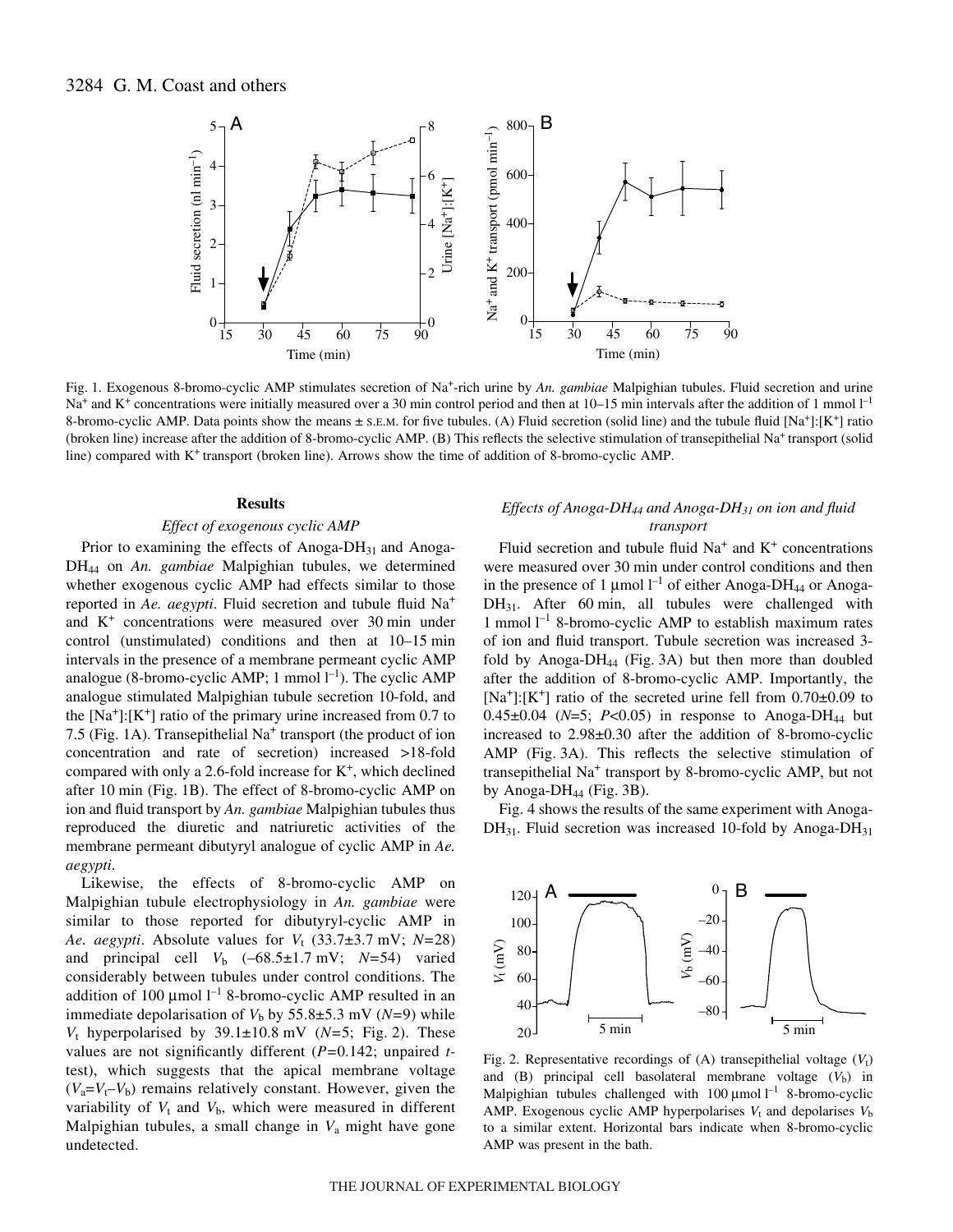

Fig. 3. Anoga-DH<sub>44</sub> has diuretic activity but does not selectively stimulate Na<sup>+</sup> transport. Fluid secretion and urine Na<sup>+</sup> and K<sup>+</sup> concentrations were initially measured over a 30 min control period and then at  $10-15$  min intervals after the addition of 1 µmol  $l^{-1}$  Anoga-DH<sub>44</sub> alone (first arrow) and then in combination with 1 mmol  $I^{-1}$  8-bromo-cyclic AMP (second arrow). Data points show the means  $\pm$  s.E.M. for five tubules. (A) Fluid secretion (solid line) is increased 3-fold by Anoga-DH<sub>44</sub>, whereas the urine  $[Na^+]$ :  $[K^+]$  ratio (broken line) fell slightly. The addition of 8-bromo-cyclic AMP to the same batch of tubules further accelerates fluid secretion and increases the  $[Na^+]: [K^+]$  ratio. (B) Both  $Na^+$  (solid line) and K<sup>+</sup> (broken line) transport are increased by Anoga-DH<sub>44</sub>, whereas 8-bromo-cyclic AMP selectively stimulates the secretion of Na<sup>+</sup>.

and was not stimulated further by the addition of 8-bromocyclic AMP (Fig. 4A). The response to Anoga-DH $_{31}$  was associated with a marked increase in the  $[Na^+]$ : $[K^+]$  ratio of the secreted urine, from 0.64±0.08 (*N=*5) to 5.91±1.69. The ratio increased to  $6.30\pm1.08$  in the presence of 8-bromo-cyclic AMP, but this was not significantly different (*P=*0.604; paired  $t$ -test) from that obtained with Anoga-DH<sub>31</sub> alone. Thus, in marked contrast to Anoga-DH<sub>44</sub>, the CT-like diuretic hormone selectively stimulated transepithelial Na<sup>+</sup> transport, which was increased 16-fold compared with only a 2.4-fold increase for  $K^+$  (Fig. 4B).

To demonstrate further the different effects of the two diuretic hormones on ion and fluid transport, a group of Malpighian tubules were challenged over 30 min intervals with first Anoga-DH<sub>44</sub> alone and then together with Anoga-DH<sub>31</sub>; the final concentration of both peptides was  $1 \mu$ mol  $l^{-1}$ . Under control conditions, tubule secretion was  $0.36\pm0.01$  nl min<sup>-1</sup>  $(N=5)$  and the  $[Na^+]: [K^+]$  ratio of the secreted urine was 1.17 $\pm$ 0.36. Anoga-DH<sub>44</sub> produced a 3-fold increase in fluid secretion but had no effect on the urine  $[Na^+]$ : $[K^+]$  ratio, whereas the ratio increased >7-fold after the addition of Anoga-DH $_{31}$  to tubules already exposed to Anoga-DH $_{44}$ , and there was a further 2-fold increase in the rate of secretion (Fig. 5). The change in  $[Na^+]:[K^+]$  ratio reflects the markedly different effects of the two peptides on transepithelial Na<sup>+</sup> and  $K^+$  transport. In the presence of Anoga-DH<sub>44</sub>, Na<sup>+</sup> transport increased from  $35\pm4$  pmol min<sup>-1</sup> to a maximum of  $109\pm17$  pmol min<sup>-1</sup> but reached 399 $\pm$ 55.2 pmol min<sup>-1</sup> after the



Fig. 4. Anoga-DH<sub>31</sub> stimulates diuresis and natriuresis, mimicking the actions of exogenous cAMP. Fluid secretion and urine Na<sup>+</sup> and K<sup>+</sup> concentrations were initially measured over a 30 min control period and then at 10–15 min intervals after the addition of 1 μmol<sup>-1</sup> Anoga-DH<sub>31</sub> alone (first arrow) and then in combination with 1 mmol  $l^{-1}$  8-bromo-cyclic AMP (second arrow). Data points show the means  $\pm$  s.E.M. for five tubules. (A) Anoga-DH<sub>31</sub> stimulates fluid secretion (solid line) and increases the urine  $[Na^+]: [K^+]$  ratio (broken line) to the same extent as 8-bromo-cyclic AMP. (B) Transepithelial Na<sup>+</sup> transport (solid line) is selectively stimulated by Anoga-DH<sub>31</sub>, which has relatively little effect on K+ transport (broken line).

#### THE JOURNAL OF EXPERIMENTAL BIOLOGY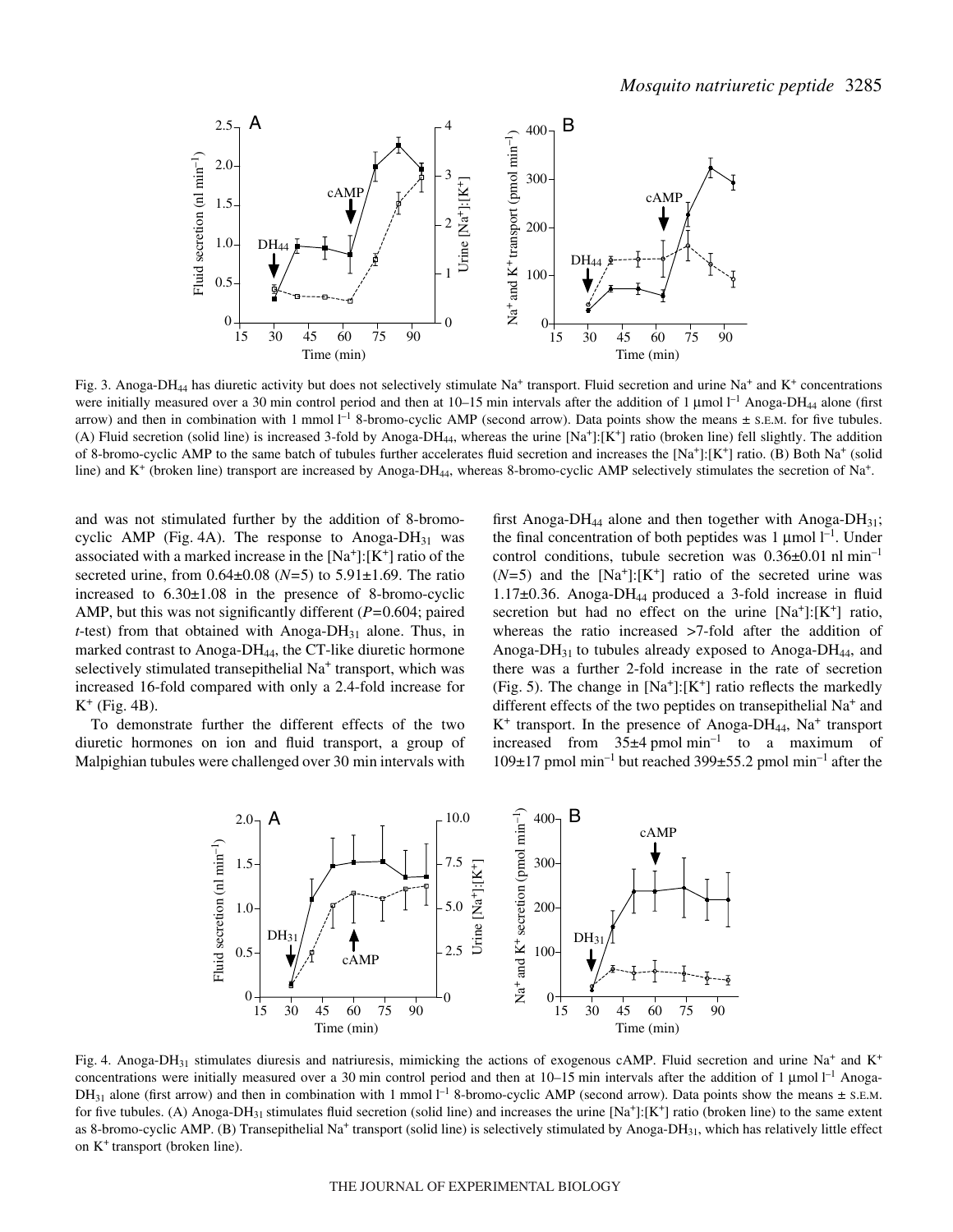

Fig. 5. Sequential addition of Anoga-DH<sub>44</sub> and Anoga-DH<sub>31</sub> to the same batch of tubules demonstrates that only the latter has pronounced natriuretic activity. Fluid secretion and urine  $Na<sup>+</sup>$  and  $K<sup>+</sup>$ concentrations were measured over 30 min intervals under control conditions and after the addition of 1  $\mu$ mol l<sup>-1</sup> Anoga-DH<sub>44</sub> alone and in combination with  $1 \mu$ mol<sup>-1</sup> Anoga-DH<sub>31</sub>. Bars represent the means + S.E.M. for five tubules. Anoga-DH44 stimulates fluid secretion (open bars) without affecting the  $[Na^+]$ :  $[K^+]$  ratio (solid bars) of the secreted urine, which increases dramatically after the addition of Anoga-DH31 along with a further acceleration of urine flow. Identical letters indicate values that do not differ significantly (*P*>0.05).

addition of Anoga-DH<sub>31</sub>. On the other hand,  $K^+$  transport was increased from  $36\pm7$  pmol min<sup>-1</sup> to  $105\pm29$  pmol min<sup>-1</sup> by Anoga-DH<sub>44</sub> but then fell to  $47\pm7$  pmol min<sup>-1</sup> following the addition of Anoga-D $H_{31}$ .

#### *Continuous recording of tubule fluid K<sup>+</sup> concentration*

Fig. 6 shows real-time recordings of the  $K^+$  concentration in urine secreted by tubules challenged with either Anoga-DH44 or Anoga-DH<sub>31</sub>. The Na<sup>+</sup> concentration is calculated on the basis of the sum of  $[Na^+]$  and  $[K^+]$  being virtually constant at 200 mmol  $l^{-1}$ . Following a 30 min equilibration period, a drop of secreted fluid was removed, and a  $K^+$  selective microelectrode, together with a reference electrode, was positioned in the newly secreted urine. After 2–3 min, time to

establish the K<sup>+</sup> concentration of the urine under control conditions, tubules were challenged with either Anoga-DH44 or Anoga-DH<sub>31</sub>  $(1 \mu \text{mol})^{-1}$  final concentration). The representative recording in Fig. 6A shows the effect of the CRF-related peptide Anoga-DH<sub>44</sub>. The  $K^+$  concentration of the secreted urine was initially 75 mmol  $l^{-1}$  but fell to 65 mmol  $l^{-1}$ within 10 min of adding the CRF-related diuretic hormone. This reflects a small increase in  $Na<sup>+</sup>$  transport relative to  $K<sup>+</sup>$ , but this was not sustained and the  $K^+$  concentration was constant over the next 20 min. Fig. 6B shows similar data for a tubule stimulated with Anoga-DH $_{31}$ . The K<sup>+</sup> concentration of the secreted urine fell exponentially from about  $102$  mmol  $l^{-1}$ to 30 mmol  $l^{-1}$  over 30 min. The reciprocal increase in the Na<sup>+</sup> concentration of the secreted urine reflects the natriuretic activity of the calcitonin-like diuretic hormone.

# *Effects of Anoga-DH44 and Anoga-DH31 on tubule electrophysiology*

Representative recordings of the effects of 100 nmol  $I^{-1}$ Anoga-DH<sub>44</sub> and 100 nmol  $l^{-1}$  Anoga-DH<sub>31</sub> on the basolateral membrane voltage of Malpighian tubule principal cells are shown in Fig. 7. Addition of Anoga-DH $_{44}$  resulted in a triphasic change in membrane voltage (Fig. 7A), which initially hyperpolarised by  $6.1 \pm 1.3$  mV ( $N=15$ ; Phase 1) and then depolarised by  $35.4\pm4.7$  mV (Phase 2) before returning to close to its control value in the continued presence of the peptide (Phase 3). The transepithelial voltage changed in a similar manner (data not shown), first depolarising by 13.5 $\pm$ 4.1 mV (*N*=8) and then hyperpolarising by 28.8 $\pm$ 6.5 mV before returning to close to the control value. The magnitude of the changes in transepithelial voltage was not significantly different from that in the basolateral membrane voltage during both Phase 1 (*P=*0.124, unpaired *t-*test with Welch correction) and Phase 2 (*P=*0.418, unpaired *t-*test) of the response, which suggests that the apical membrane voltage is not affected by Anoga-D $H_{44}$ .

The effect of Anoga-D $H_{31}$  on the voltage across the basolateral membrane was very different in that the initial hyperpolarising phase (Phase 1) was absent (Fig. 7B). Instead, there was an immediate depolarisation of 41.9±2.5·mV (*N=*30) followed by a variable degree of repolarisation, which left the

Fig. 6. Representative recordings of the  $K^+$ concentration (blue line) of urine secreted by tubules challenged with either (A)  $1 \mu$ mol  $l^{-1}$ Anoga-DH<sub>44</sub> or (B) 1  $\mu$ mol l<sup>-1</sup> Anoga-DH<sub>31</sub>. The concentration of Na+ (red line) in the secreted fluid was calculated assuming the sum of  $Na<sup>+</sup>$  and  $K<sup>+</sup>$ concentrations was 200 mmol  $l^{-1}$ . Arrows show the time of addition of the diuretic peptides.



THE JOURNAL OF EXPERIMENTAL BIOLOGY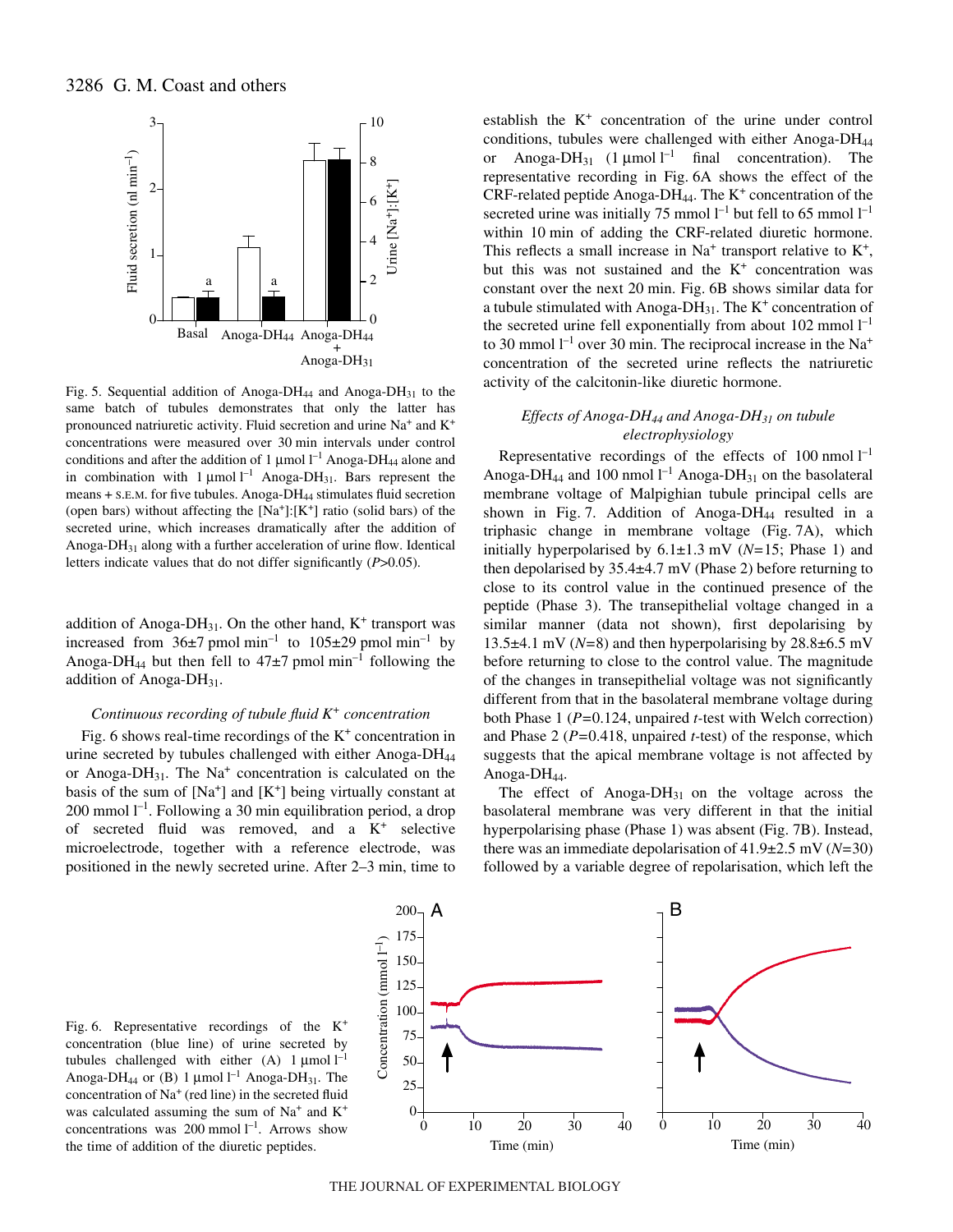

Fig. 7. Representative recordings of principal cell basolateral membrane voltage  $(V<sub>b</sub>)$  in tubules stimulated with either (A) 100 nmol  $l^{-1}$  Anoga-DH<sub>44</sub> or (B) 100 nmol  $l^{-1}$  Anoga-DH<sub>31</sub>. The response to Anoga-DH44 is triphasic, commencing with a transient hyperpolarisation (Phase 1) followed by the depolarisation (Phase 2) and repolarisation (Phase 3) of  $V<sub>b</sub>$  before the peptide is washed off. Horizontal bars indicate when the peptides were present in the bath.

membrane depolarised relative to its control value until the peptide was washed off. Similar changes were recorded in the transepithelial voltage (data not shown), which hyperpolarised by 37.2±4.9 mV (*N*=14) before dropping back to a plateau that was higher than during the control period. The magnitude of the initial change in basolateral and transepithelial voltages did not differ significantly (*P=*0.347), and the voltage across the apical membrane is therefore likely to be unaffected.

Differences between the actions of Anoga-DH44 and Anoga- $DH_{31}$  on tubule electrophysiology are highlighted in Fig. 8, which shows the basolateral membrane voltage recorded in a single principal cell challenged sequentially with  $100$  nmol  $l^{-1}$ of each of the peptides and then with  $100 \mu$ mol  $l^{-1}$  8-bromocyclic AMP. The triphasic response to Anoga-DH $_{44}$  is readily distinguishable by the brief hyperpolarising phase that precedes the depolarisation and by the membrane potential repolarising before the peptide is washed off. The initial hyperpolarisation is absent from the responses to Anoga-DH $_{31}$ 



Fig. 8. Representative recording of the basolateral membrane voltage  $(V<sub>b</sub>)$  in a principal cell challenged sequentially with 100 nmol  $l<sup>-1</sup>$ Anoga-DH<sub>31</sub>, 100 nmol  $l^{-1}$  Anoga-DH<sub>44</sub> and 100 µmol  $l^{-1}$  8-bromocyclic AMP. Note that only Anoga-DH<sub>44</sub> gives a triphasic response beginning with a brief hyperpolarisation. Horizontal bars indicate when peptides or cyclic AMP analogue were present in the bath. Arrows show when the principal cell was impaled (downward arrow) and the microelectrode withdrawn (upward arrow).

and cyclic AMP, and the membrane remains depolarised until the secretagogues are washed off.

### *Dose–response relations for Anoga-DH31*

The diuretic activity of Anoga-DH31 was investigated on *An. gambiae* tubules at concentrations ranging from 1 nmol  $l^{-1}$  to 1000 nmol  $l^{-1}$ . Fluid secretion was measured over 45 min under control conditions and then for 30 min in the presence of Anoga-DH<sub>31</sub>. Finally, 1 mmol  $l^{-1}$  8-bromo-cyclic AMP was added to all tubules and fluid secretion measured over a further 30 min. Diuretic activity was calculated as the difference between rates of fluid secretion in the control and experimental periods. The length of tubule within the bathing fluid drop varied considerably and the diuretic activity of Anoga-DH<sub>31</sub> was therefore normalised by expressing it as a percentage of the diuretic activity of 1 mmol  $l^{-1}$  8-bromo-cyclic AMP.

Fluid secretion was significantly stimulated (*P*<0.05; paired *t*-test) by concentrations of Anoga-DH<sub>31</sub> of  $\geq 10$  nmol  $l^{-1}$ , and the response at 1000 nmol  $l^{-1}$  did not differ from that obtained with 1 mmol  $l^{-1}$  8-bromo-cyclic AMP ( $P=0.564$ ). The apparent  $EC_{50}$  was 50 nmol  $l^{-1}$  with 95% confidence limits of 41–59 nmol  $l^{-1}$ .

# *Cyclic nucleotide production by isolated tubules challenged with Anoga-DH44 and Anoga-DH31*

The production of cyclic AMP was measured over 10 min by Malpighian tubules (five per tube) isolated from *An. gambiae* and incubated in *Drosophila* saline containing 500  $\mu$ mol l<sup>-1</sup> IBMX. Cyclic AMP levels in the saline controls were below the level of detection in the RIA, which was 15 fmol tube<sup>-1</sup>. However, significant  $(P<0.01)$  amounts of cyclic AMP were detected in the presence of 1  $\mu$ mol  $l^{-1}$  Anoga-DH<sub>31</sub>, reaching the equivalent of  $32.7\pm7.3$  fmol tubule<sup>-1</sup> (*N=*8). Cyclic AMP levels in tubules challenged with 1 µmol  $l^{-1}$  Anoga-DH<sub>44</sub> were more variable (12.7± 7.5 fmol tubule<sup>-1</sup>;  $N=8$ ) and not significantly different from zero (*P=*0.134). The experiment was therefore repeated with 10 Malpighian tubules per assay tube and incubating for 0, 2, 5 and 10 min in saline containing 500  $\mu$ mol l<sup>-1</sup> IBMX with or without the addition of  $1 \mu$ mol  $l^{-1}$  Anoga-DH<sub>44</sub>. After incubating for 2 min in the presence of Anoga-DH<sub>44</sub>, cyclic AMP levels had increased significantly (*P*<0.001; Mann–Whitney test) from  $7.0\pm1.7$  fmol tubule<sup>-1</sup> ( $N=10$ ) to 54.2 $\pm$ 12.7 fmol tubule<sup>-1</sup> (*N*=5). Cyclic AMP levels were not increased further by incubating for  $5 \text{ min}$  (32.6 $\pm$ 7.5 fmol tubule<sup>-1</sup>; *N*=5) and 10 min (40.7 $\pm$ 7.8 fmol tubule<sup>-1</sup>; *N*=5) but were significantly higher (*P*<0.01; Mann–Whitney test) than the corresponding controls, which were 2.2 $\pm$ 2.2 fmol tubule<sup>-1</sup> (*N*=5) and 5.4 $\pm$ 1.1 fmol tubule<sup>-1</sup> (*N*=5), respectively.

Following a 10 min incubation in IBMX saline containing either 1  $\mu$ mol l<sup>-1</sup> Anoga-DH<sub>44</sub> or 1  $\mu$ mol l<sup>-1</sup> Anoga-DH<sub>31</sub>, cyclic GMP levels were equivalent to  $0.3\pm0.1$  fmol tubule<sup>-1</sup>  $(N=4)$  and  $0.3\pm0.1$  fmol tubule<sup>-1</sup> (*N*=5), respectively, which were not significantly different (*P*=0.965) from the saline controls  $(0.3\pm0.1 \text{ fmol tubule}^{-1}; N=6)$ .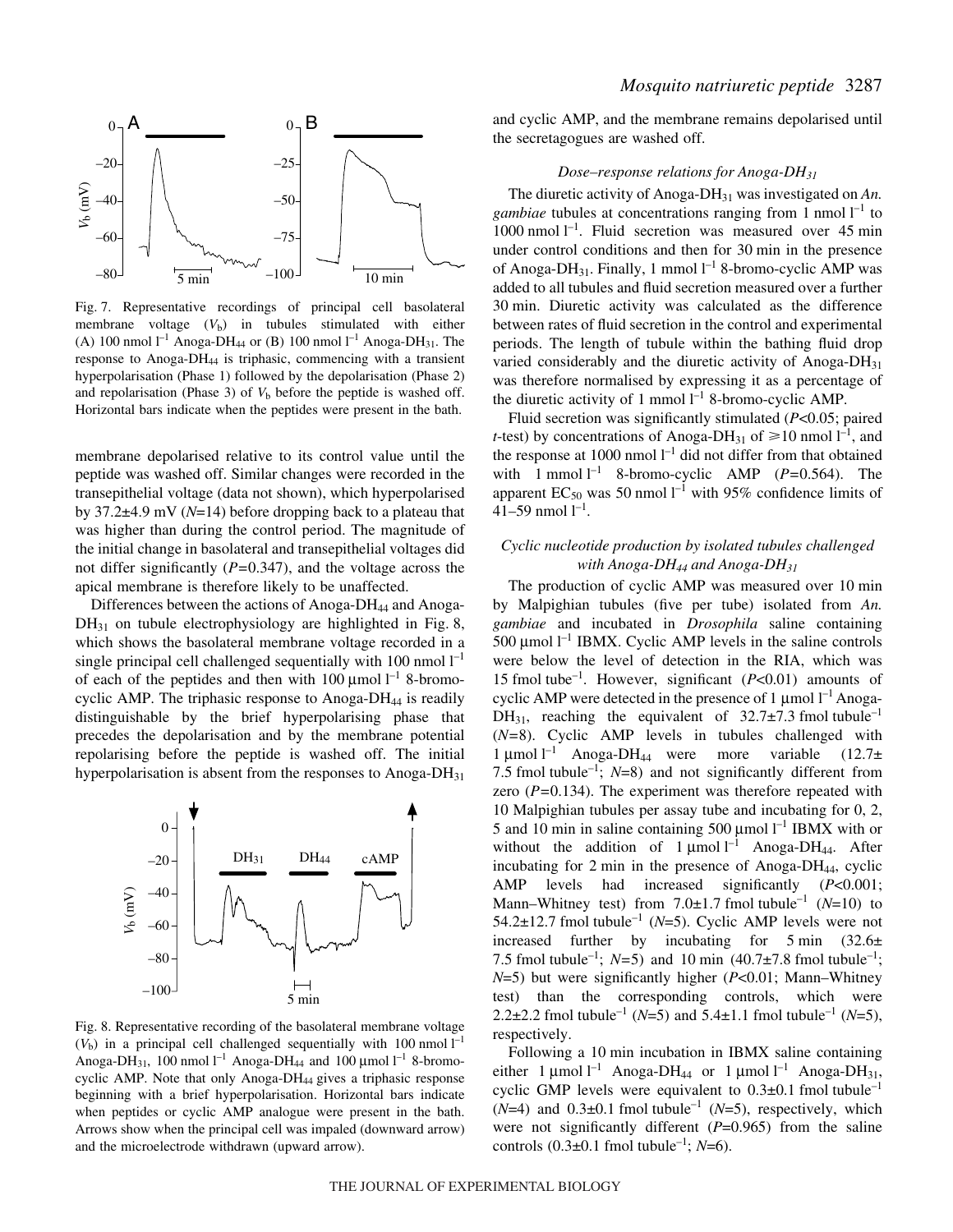# 3288 G. M. Coast and others

|                                                         | Fluid secretion              | $[Na^+]:[K^+]$               | $K^+$ transport<br>$(pmol \text{ min}^{-1})$ | $Na+ transport$<br>(pmol min <sup>-1</sup> ) |
|---------------------------------------------------------|------------------------------|------------------------------|----------------------------------------------|----------------------------------------------|
|                                                         | $(nl \text{ min}^{-1})$      |                              |                                              |                                              |
| Anoga-DH <sub>44</sub> and 8-bromo-cyclic AMP (N=6)     |                              |                              |                                              |                                              |
| Basal                                                   | $0.29 \pm 0.10$              | $0.89 \pm 0.21$ <sup>a</sup> | $35.4 \pm 15.8^b$                            | $16.6 \pm 4.1$                               |
| Anoga-DH <sub>44</sub> (1 µmol $l^{-1}$ )               | $0.78 \pm 0.17$              | $0.96 \pm 0.25$ <sup>a</sup> | $74.4 \pm 20.7$ <sup>b,c</sup>               | $50.9 \pm 11.1$                              |
| + cAMP $(1 \text{ mmol } l^{-1})$                       | $2.99 \pm 0.47$              | $3.40 \pm 0.63$              | $137.6 \pm 35.7$ <sup>c</sup>                | $383.8 \pm 64.7$                             |
| Anoga-DH <sub>31</sub> and 8-bromo-cyclic AMP (N=6)     |                              |                              |                                              |                                              |
| Basal                                                   | $0.56 \pm 0.10$              | $0.96 \pm 0.18$              | $57.5 \pm 10.2^e$                            | $48.1 \pm 9.2$                               |
| Anoga-DH <sub>31</sub> (1 µmol $l^{-1}$ )               | $3.57 \pm 0.51$ <sup>d</sup> | $4.33 \pm 0.34$              | $123.9 \pm 22.3$ <sup>f</sup>                | $523.1 \pm 75.0$ <sup>g</sup>                |
| + cAMP $(1 \text{ mmol } 1^{-1})$                       | $3.28 \pm 0.38$ <sup>d</sup> | $6.22 \pm 0.41$              | $82.9 \pm 14.2$ <sup>e,f</sup>               | $495.7 \pm 59.3$ <sup>g</sup>                |
| Anoga-DH <sub>44</sub> and Anoga-DH <sub>31</sub> (N=8) |                              |                              |                                              |                                              |
| Basal                                                   | $0.28 \pm 0.06$              | $0.45 \pm 0.04^{\text{h}}$   | $38.1 \pm 8.9$                               | $16.2 \pm 2.8$                               |
| Anoga-DH <sub>44</sub> (1 µmol $l^{-1}$ )               | $0.73 \pm 0.13$              | $0.39 \pm 0.03^h$            | $99.4 \pm 18.2$ <sup>1</sup>                 | $38.4 \pm 8.2$                               |
| Anoga-DH <sub>31</sub> (1 µmol $l^{-1}$ )               | $2.09 \pm 0.25$              | $2.27 \pm 0.20$              | $120.0 \pm 12.8$ <sup>1</sup>                | $259.1 \pm 35.6$                             |

Table 1. *Effect of Anoga-DH44 and Anoga-DH31 on fluid secretion and ion (Na<sup>+</sup> and K+) transport by Malpighian tubules of the yellow fever mosquito (*Ae. aegypti*)*

Values are means  $\pm$  s.E.M. for the number of determinations shown in parentheses. Identical letters indicate values that do not differ significantly (*P*>0.05).

# *Effect of Anoga-DH44 and Anoga-DH31 on ion and fluid transport by* Ae. aegypti *tubules*

Anoga-DH31 has both diuretic and natriuretic activity in *An. gambiae*, and this CT-like peptide is the most likely candidate for the MNP described in *Ae. aegypti* by Petzel et al. (1985). We sought to confirm this by testing both peptides on Malpighian tubules from the yellow fever mosquito. Secretion was measured over 30 min under control conditions and for 30 min periods in the presence of either Anoga-DH<sub>44</sub> or Anoga-DH<sub>31</sub> (final concentration 1  $\mu$ mol l<sup>-1</sup>) alone and then in combination with 1 mmol  $l^{-1}$  8-bromo-cyclic AMP. The results were very similar to those obtained with *An. gambiae* and are summarised in Table 1. Anoga-DH<sub>44</sub> stimulated fluid secretion but had no effect on the  $[Na^+]$ :  $[K^+]$  ratio of the secreted urine. Both parameters were increased >3-fold after the addition of 8-bromo-cyclic AMP, reflecting a dramatic rise in transepithelial  $Na<sup>+</sup>$  transport, whereas  $K<sup>+</sup>$  transport was unchanged. In marked contrast, the CT-like peptide Anoga- $DH_{31}$  stimulated fluid secretion and transepithelial  $Na^{+}$ transport to the same extent as exogenous cyclic AMP. To further illustrate the differing effects of the two peptides, one batch of tubules was challenged with 1  $\mu$ mol l<sup>-1</sup> Anoga-DH<sub>44</sub> alone and then in combination with  $1 \mu$ mol  $l^{-1}$  Anoga-DH<sub>31</sub> (Table 1). As shown previously, Anoga-DH<sub>44</sub> increased fluid secretion but had an insignificant effect on the urine  $[Na^+]$ :  $[K^+]$ ratio. Fluid secretion was further accelerated by the addition of Anoga-D $H_{31}$  and this was associated with a marked increase in the  $[Na^+]$ :  $[K^+]$  ratio of the secreted fluid, which reflected the specific stimulation of transepithelial Na<sup>+</sup> transport.

# *Effect of IBMX on the response to Anoga-DH44*

We have shown that both Anoga-DH<sub>44</sub> and Anoga-DH<sub>31</sub> stimulate cyclic AMP production by Malpighian tubules isolated from *An. gambiae* but that only the CT-like peptide



Fig. 9. Anoga-DH<sub>44</sub> does not selectively stimulate Na<sup>+</sup> transport after phosphodiesterase activity is inhibited by IBMX. Fluid secretion and urine Na+ and K<sup>+</sup> concentrations were first measured under control conditions (30 min) and then in the presence of 100  $\mu$ mol l<sup>-1</sup> IBMX (50 min). Subsequently, the tubules were challenged with 1  $\mu$ mol l<sup>-1</sup> Anoga-DH<sub>44</sub> alone (40 min) and then in combination with 1  $\mu$ mol l<sup>-1</sup> Anoga-DH $_{31}$  (40 min) in the continued presence of IBMX. Fluid secretion and ion concentrations were measured at the end of each collection period. Bars represent the means + S.E.M. for eight tubules. Fluid secretion (open bars) increases in the presence of IBMX, but the urine  $[Na^+]$ :  $[K^+]$  ratio (solid bars) is unchanged. Anoga-DH<sub>44</sub> promotes a further increase in secretion but has no effect on the  $[Na^+]$ : $[K^+]$  ratio, whereas both parameters increase dramatically after the addition of Anoga-DH $_{31}$ . Identical letters indicate values that do not differ significantly (*P*>0.05).

has pronounced natriuretic activity. Conceivably, this might be because Anoga-DH $_{31}$  is more effective than Anoga-DH $_{44}$ in elevating intracellular levels of cyclic AMP. To investigate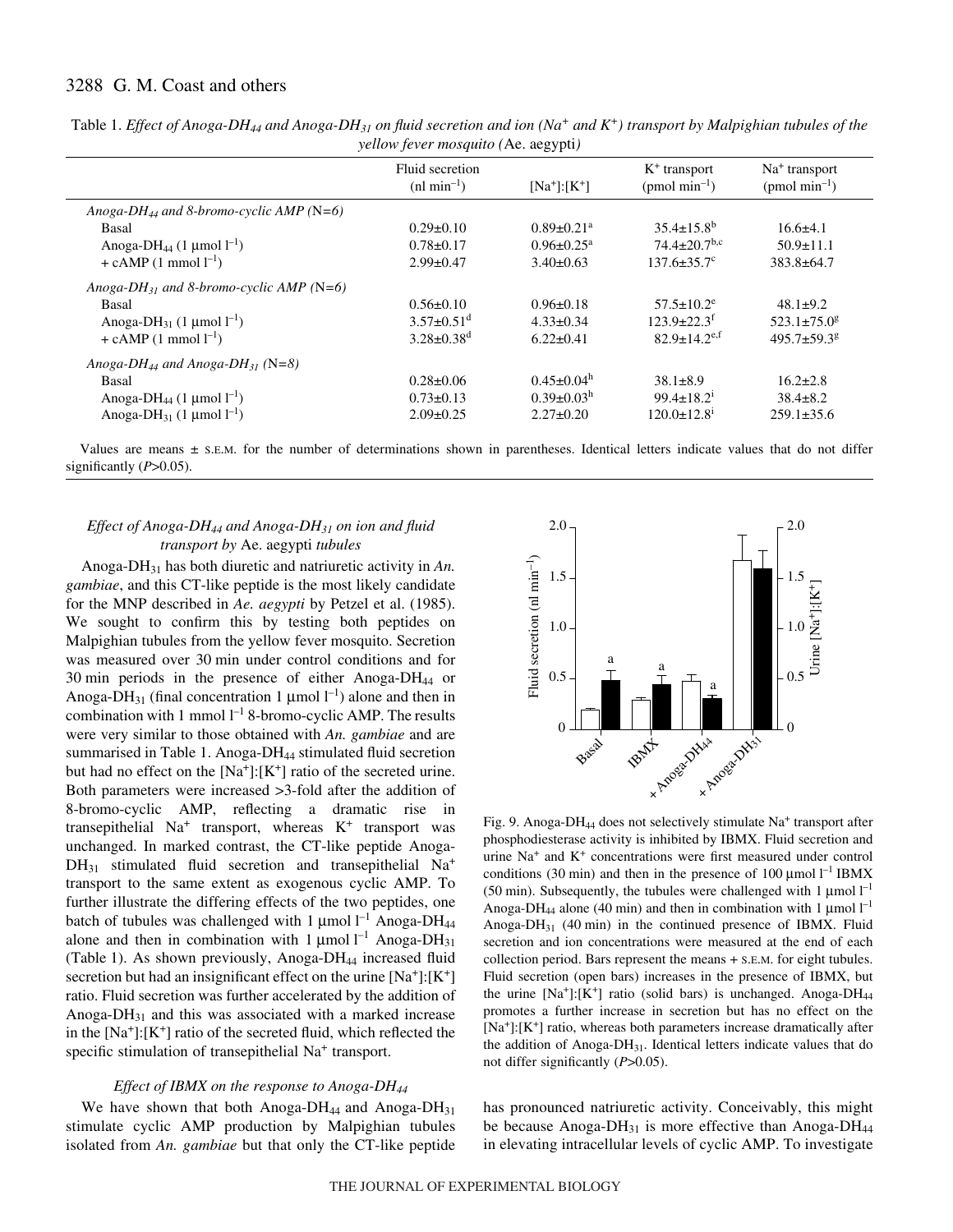this, the peptides were tested on Malpighian tubules after cyclic AMP phosphodiesterase activity had been inhibited with IBMX in order to elevate intracellular levels of the second messenger. The results are shown in Fig. 9. Tubule secretion rose during the 50 min incubation with 100  $\mu$ mol  $I^{-1}$ IBMX, while the  $[Na^+]$ :  $[K^+]$  ratio of the secreted urine was unchanged. The addition of  $1 \mu$ mol  $l^{-1}$  Anoga-DH<sub>44</sub> to the IBMX saline resulted in a further increase in tubule secretion but had no significant effect (*P*>0.05; Tukey–Kramer Multiple Comparisons Test) on the  $[Na^+]$ :  $[K^+]$  ratio. However, with the inclusion of Anoga-DH<sub>31</sub> (final concentration 1  $\mu$ mol l<sup>-1</sup>) in the bathing fluid, the urine  $[Na^+]:[K^+]$  ratio increased dramatically, which, taken together with the further acceleration of tubule secretion, represented a 9-fold increase in Na<sup>+</sup> transport (from 17.1 $\pm$ 2.1 pmol min<sup>-1</sup> to 180.2 $\pm$ 31.1 pmol  $min^{-1}$ ) compared with only a 2-fold increase in  $K^+$  transport (from 64.5 $\pm$ 8.7 pmol min<sup>-1</sup> to  $114.2 \pm 15.0$  pmol min<sup>-1</sup>).

#### *Effect of Musdo-K on the activity of Anoga-DH31*

The CRF-related peptides Anoga-DH<sub>44</sub> and Culsa-DH initially depolarise the transepithelial voltage of Malpighian tubules from *An. gambiae* (present study) and *Ae. aegypti* (Clark et al., 1998a), respectively. Clark et al. (1998a) attribute this initial depolarisation to the  $Ca^{2+}$ -dependent opening of a paracellular Cl– conductance, which characterises the response to the kinin family of insect diuretic peptides and results in a non-selective increase in  $Na<sup>+</sup>$  and  $K<sup>+</sup>$ transport (Beyenbach, 1995). Conceivably, this non-selective response to activation of the Cl– conductance pathway could outweigh a cyclic AMP-dependent stimulation of Na<sup>+</sup> transport and thus account for the different effects of Anoga- $DH_{31}$  and Anoga-DH<sub>44</sub> on cation transport. To test this hypothesis, we determined what effect activating the Cl<sup>-</sup> conductance pathway using a diuretic/myotropic kinin had on the response to Anoga-DH31. Since none of the *An. gambiae* kinins were available to us, we used the housefly (*Musca domestica*) kinin, Musdo-K.

Fig. 10 shows a recording of the basolateral membrane voltage from an *An. gambiae* principal cell challenged separately with first 100 nmol  $l^{-1}$  Anoga-DH<sub>31</sub>, then with 100 nmol  $l^{-1}$  Musdo-K and finally with a combination of the two peptides. The basolateral membrane was depolarised by Anoga-DH $_{31}$  and hyperpolarised by Musdo-K, which is consistent with the effect of kinin stimulation in *Ae. aegypti* Malpighian tubules (Pannabecker et al., 1993). A combination of the two peptides produced a triphasic response similar to that obtained with Anoga-D $H_{44}$  (cf. Fig. 7A), although the initial hyperpolarisation was more pronounced.

Given that the electrophysiological signature of Anoga-DH44 was similar to that obtained with a combination of Anoga- $DH_{31}$  and Musdo-K, we investigated how these two peptides influenced fluid secretion and ion transport. Musdo-K alone  $(1 \mu \text{mol})^{-1}$  final concentration) produced a 4-fold increase in fluid secretion but had no significant effect on the urine  $[Na^+]$ :[K<sup>+</sup>] ratio (Fig. 11). By contrast, the  $[Na^+]$ :[K<sup>+</sup>]



Fig. 10. Representative recording of the basolateral membrane voltage  $(V<sub>b</sub>)$  in a principal cell challenged separately and together with 100 nmol  $l^{-1}$  Anoga-DH<sub>31</sub> and 100 nmol  $l^{-1}$  Musdo-K. Anoga- $DH_{31}$  depolarises and Musdo-K hyperpolarises  $V_b$ , but in combination they produce a triphasic response mimicking that obtained with Anoga-DH<sub>44</sub> (cf. Fig. 7A). Horizontal bars indicate when the peptides were present in the bath. Arrows show when the principal cell was impaled (downward arrow) and the microelectrode withdrawn (upward arrow).



Fig. 11. Anoga-DH<sub>31</sub> has natriuretic activity in tubules previously challenged with Musdo-K. Fluid secretion and urine  $Na<sup>+</sup>$  and  $K<sup>+</sup>$ concentrations were measured over 30 min intervals under control conditions and after the addition of  $1 \mu$ mol  $l^{-1}$  Musdo-K alone and then in combination with 1  $\mu$ mol l<sup>-1</sup> Anoga-DH<sub>31</sub>. Bars represent the means + S.E.M. for eight tubules. Fluid secretion (open bars) is stimulated 4-fold by Musdo-K, but the urine  $[Na^+]$ : $[K^+]$  ratio (solid bars) is unchanged. Both parameters are increased >6-fold after the addition of Anoga-DH31. Identical letters indicate values that do not differ significantly (*P*>0.05).

ratio was increased  $>6$ -fold when Anoga-DH<sub>31</sub> (final concentration 1  $\mu$ mol  $l^{-1}$ ) was also added to the same group of tubules. This was accompanied by a 6-fold stimulation of fluid secretion and therefore represented an 18-fold increase in Na<sup>+</sup> transport, from  $38\pm5$  pmol min<sup>-1</sup> (*N*=8) to 677 $\pm$ 93 pmol min<sup>-1</sup>, compared with a 3-fold increase in  $K^+$  transport, from  $128\pm20$  pmol min<sup>-1</sup> to 378 $\pm$ 58 pmol min<sup>-1</sup>.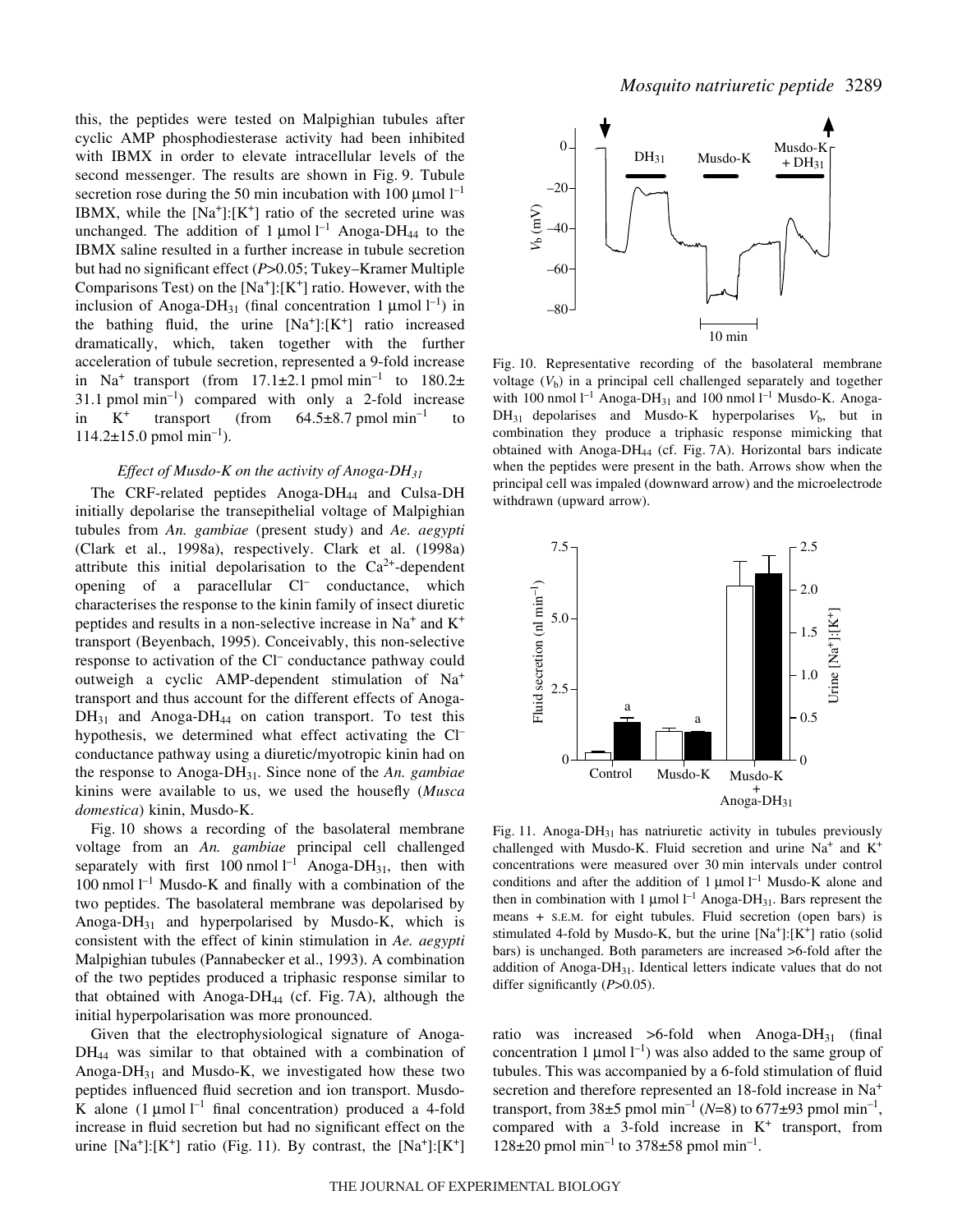# 3290 G. M. Coast and others

# **Discussion**

# *The natriuretic peptide of mosquitoes is a CT-like peptide*

The mosquito natriuretic peptide identified in an *Ae. aegypti* head extract by Petzel et al. (1985) acts *via* cyclic AMP to stimulate secretion of Na<sup>+</sup>-rich urine by Malpighian tubules (Petzel et al., 1987). CRF-related diuretic hormones are known to use cyclic AMP as a second messenger (Coast and Kay, 1994), and Beyenbach (2003) recently suggested that MNP belongs to this peptide family, based upon results from a cross-species study using Culsa-DH. In the present paper, we report the actions of Anoga-DH44, the CRF-related peptide in the malaria mosquito, on Malpighian tubules from *An. gambiae* and *Ae. aegypti*. We show that it has diuretic activity but does not selectively stimulate Na<sup>+</sup> transport, which is the defining feature of MNP. On the other hand, Anoga-DH31, a CT-like peptide that is common to *An. gambiae* and *Ae. aegypti*, has both diuretic and natriuretic activities, stimulating fluid secretion and transepithelial Na<sup>+</sup> transport to the same extent as exogenous 8-bromo-cyclic AMP. We therefore propose that the previously uncharacterised MNP belongs to the CT-like family of insect diuretic hormones.

# *Effects of Anoga-DH44 and Anoga-DH31 on tubule electrophysiology*

Anoga-DH<sub>44</sub> and Anoga-DH<sub>31</sub> produce characteristic changes in transepithelial voltage, which are due largely to voltage changes at the principal cell basolateral membrane. The response to the CRF-related peptide is very similar to that reported previously for MNP (fraction III in Petzel et al., 1985) and Culsa-DH (fig. 2 in Clark et al., 1998a), in that the transepithelial voltage briefly depolarises before hyperpolarising. Interestingly, this transient is not seen with either Anoga-DH<sub>31</sub> or membrane-permeant analogues of cyclic AMP (present study; Sawyer and Beyenbach, 1985) and yet they, rather than Anoga-DH<sub>44</sub>, mimic the natriuretic activity of MNP. Clark et al. (1998b) attribute the depolarising and hyperpolarising phases of the response to Culsa-DH as being due to the  $Ca<sup>2+</sup>$ -dependent opening of a paracellular Cl– conductance and the cyclic AMP-mediated stimulation of active cation transport, respectively. Our findings are consistent with this interpretation in that a combination of Anoga- $DH_{31}$  and Musdo-K, a member of the kinin family of diuretic peptides that use  $Ca^{2+}$  as a second messenger in activating a Cl<sup>-</sup> conductance pathway (O'Donnell et al., 1998; Yu and Beyenbach, 2002), mimic the electrophysiological signature of Anoga-DH $_{44}$ . One way of accounting for the biphasic effect of MNP on transepithelial voltage is to suggest that fraction III (which was dubbed MNP by Petzel et al., 1985) contained Anoga- $DH_{31}$  together with a kinin. In support of this, gel filtration chromatography of fraction III indicated a molecular mass of 1862 Da (Petzel et al., 1986), which is more similar to Aedae-K-I (1593 Da) than to either CT-like or CRF-related diuretic hormones.

# *Anoga-DH31 and Anoga-DH44 use cyclic AMP as a second messenger but have different effects on ion transport*

A paradox to arise from the present study is that, although Anoga-DH<sub>31</sub> and Anoga-DH<sub>44</sub> both stimulate cyclic AMP production by isolated Malpighian tubules, only the former has natriuretic activity. As yet, we cannot explain this, but we are able to rule out a number of possibilities. First, the peptides could be acting on functionally different populations of principal cells, only one of which responds to a rise in the level of intracellular cyclic AMP with a selective increase in transepithelial Na+ transport. However, such functional diversity among principal cells appears unlikely, because recordings of the basolateral membrane voltage from a single cell (Fig. 8) show that it responds in characteristic fashion to both Anoga-D $H_{31}$  and Anoga-D $H_{44}$ .

Secondly, a quantitative difference in the cyclic AMP signal obtained in response to Anoga-DH $_{31}$  and Anoga-DH $_{44}$  could determine the extent to which Na<sup>+</sup> transport is stimulated. In this context, it is worth noting that the CRF-related diuretic hormone of *D. melanogaster* (Drome-DH<sub>44</sub>) stimulates cyclic AMP production by Malpighian tubule principal cells and also activates a cyclic AMP-specific phosphodiesterase (PDE), which will curtail the second messenger response (Cabrero et al., 2002). This was not investigated in the present study, which measured cyclic AMP production by Malpighian tubules after PDE activity was inhibited by IBMX. However, a quantitative difference in cyclic AMP signalling is unlikely to explain why only Anoga-DH<sub>31</sub> has natriuretic activity, because Anoga- $DH_{44}$  does not selectively stimulate  $Na^{+}$  transport by Malpighian tubules in which PDE activity was inhibited by IBMX.

The third possibility to be examined was whether the activation of both paracellular and transcellular pathways by Anoga-DH44 (see above) militates against a natriuretic response. This also appears unlikely because Anoga-DH $_{31}$ selectively stimulates transepithelial Na<sup>+</sup> transport by Malpighian tubules in which the paracellular pathway is first activated by Musdo-K. Similarly, differences in signalling exist for  $\beta_2$  and  $\beta_1$  adrenergic receptors in vertebrate heart tissue, which are believed to be due to differences in compartmentation of cyclic AMP in the tissue. Three principles of compartmentation of cyclic AMP signalling have been postulated: not all cyclic AMP gains access to all protein kinase A; not all protein kinase A has access to all possible substrates; and not all cyclic AMP has access to all cellular phosphodiesterases (Steinberg and Brunton, 2001). There is evidence that most  $\beta_2$  adrenergic receptors are localized in caveolae, whereas most  $\beta_1$  adrenergic receptors are not; this difference in localization in the plasma membrane may explain differences in the cyclic AMP response observed on stimulation of these receptors (Steinberg and Brunton, 2001). It is likely that the receptors for the CRF-like DH, *vs* the CTlike DH, are localized differently in the cell membrane, giving rise to differences in their signalling. It is also possible that these receptors couple to different G proteins; Culsa-DH leads to an apparent activation of both intracellular  $Ca^{2+}$  and cyclic